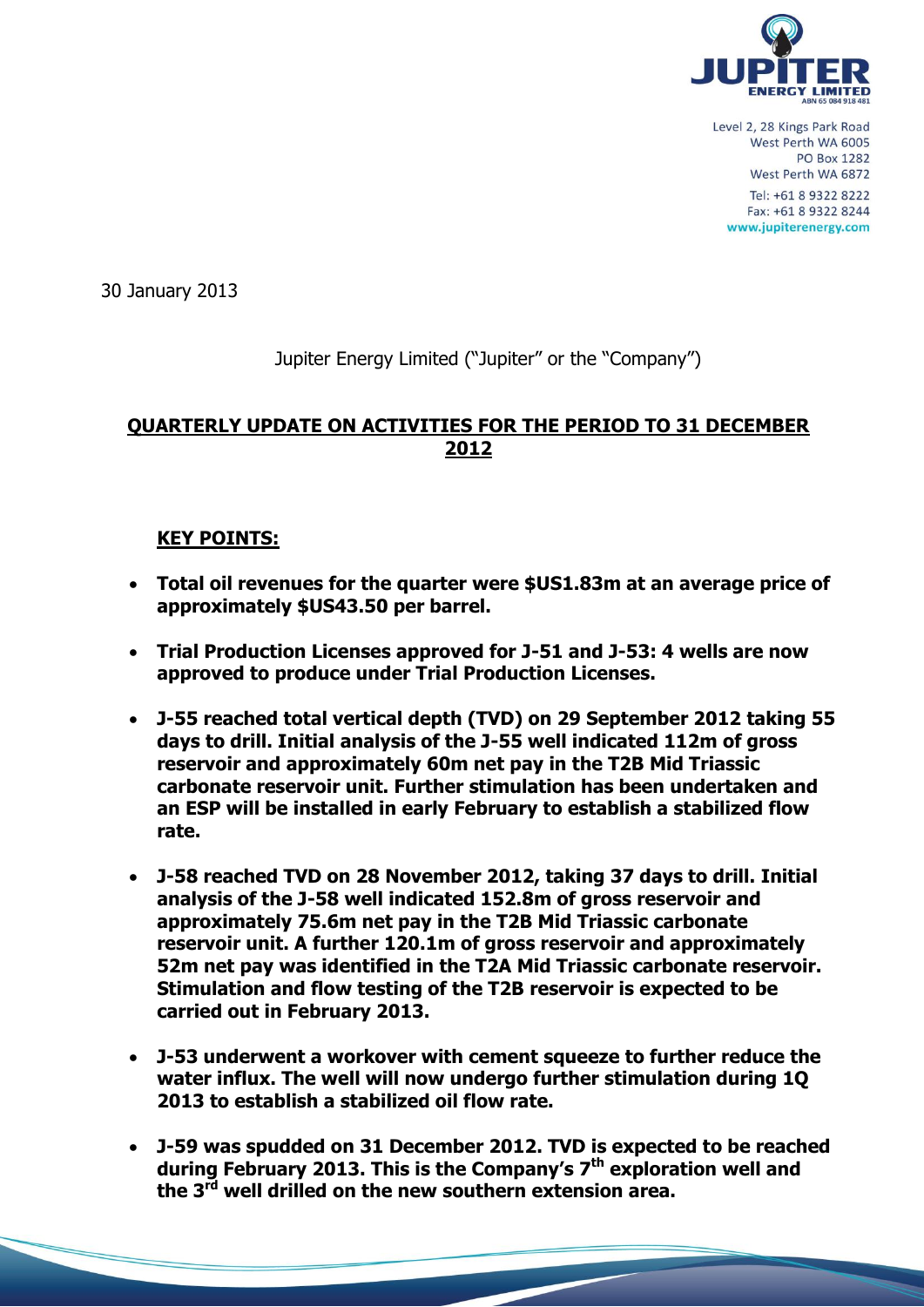- **Post period end \$US3m was raised via an unsecured loan to fund the drilling of J-59.**
- **An independent consulting firm has been engaged to complete an updated CPR which is expected to be completed by end of 1Q 2013.**

Jupiter Energy Limited (ASX: "JPR" and AIM: "JPRL") presents the following update on activities for the 3 month period ending 31 December 2012. Also included in this report are details of subsequent events that have occurred up to the date of this release.

The October to December 2012 quarter continued to see measured progress being made by Jupiter in the transition from pure oil explorer to that of explorer and producer (E&P).

### **The quarter in brief:**

A feature of the December 2012 quarter was the level of drilling activity successfully undertaken by the Company on the southern extension area.

Both the J-55 and J-58 wells reached Total Vertical Depth (TVD) during the period and wireline logs from both wells indicated the presence of hydrocarbons at the Mid Triassic carbonate reservoir. This was consistent with the wells drilled on the already discovered Akkar East field.

In late December, the Company spudded J-59 which will be the Company's seventh exploration well and the third located on the southern extension area; during 2012, the Company successfully completed three exploration wells and spudded a fourth.

Another important achievement during the quarter was the receipt of a number of key licences and approvals from the Kazakh authorities. Trial Production Licences for the J-51 and J-53 wells were granted, bringing the number of wells now having trial production status to four. In addition, the Company successfully extended the exploration period of its Block 31 licence to December 2014 and also received a range of other approvals to enable continued operations during 2013.

The lack of suitable workover rigs that met Jupiter's technical requirements and an unusually cold December meant that the completion of the J-53 and J-55 wells were both delayed and a key focus in the first quarter of 2013 will be to get both these wells onto production, in addition to J-58.

Oil sales for the quarter were limited to the J-50 and J-52 wells but with Trial Production licences now approved for the J-51 and J-53 wells and production testing approved for J-55 and J-58, it is expected that oil production from these wells will grow during early 2013 and this will increase the cashflow that can be re-invested in field operations.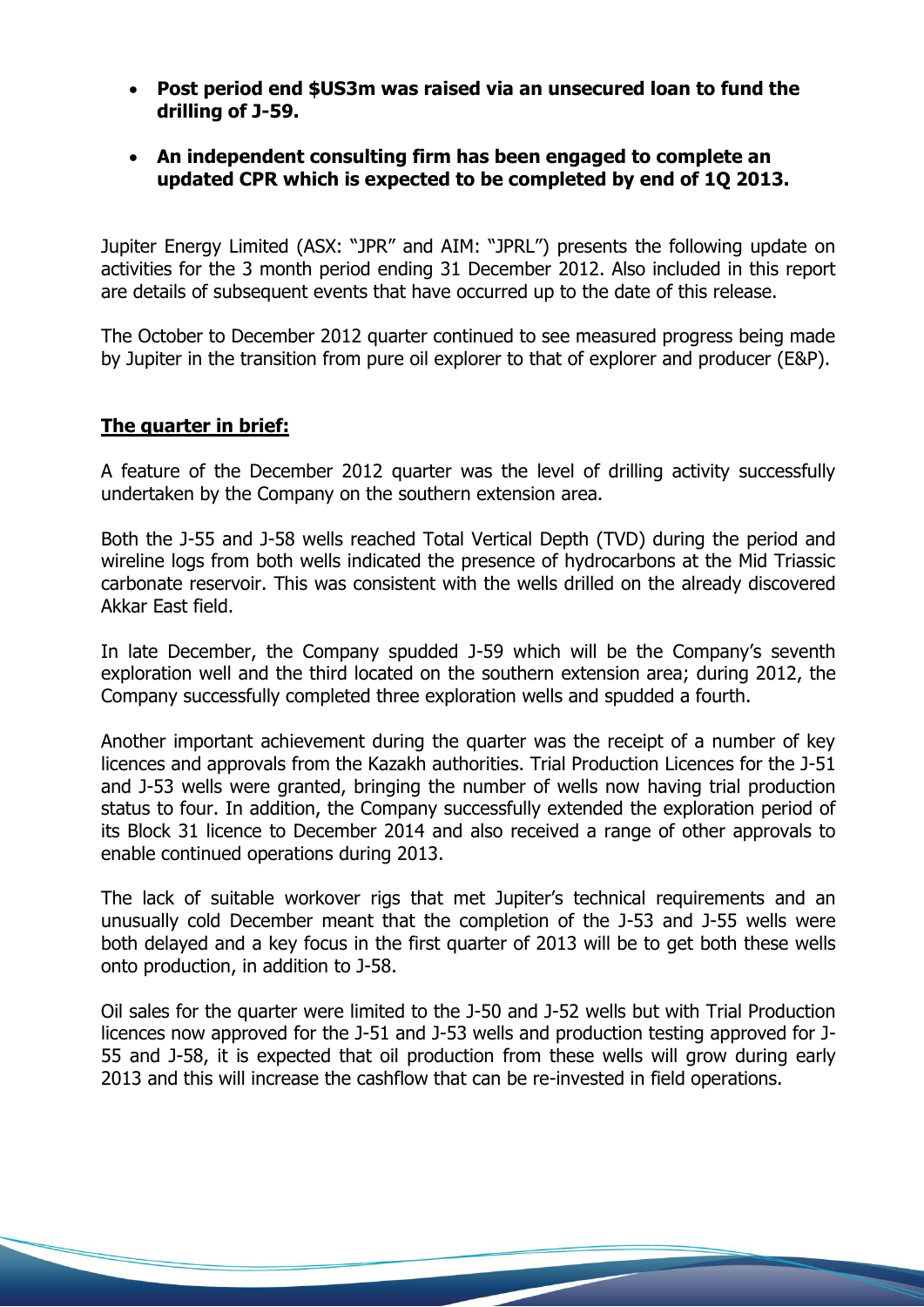### **Operations in Detail:**

# **AKKAR EAST**

The current arrangement of delivering un-processed oil to a local facility has certain capacity constraints and this has meant that production from wells J-50, J-51 and J-52 has had to be managed accordingly.

## J-50 and J-52 Wells (Trial Production):

Total oil revenues for the quarter were \$US1.83m at an average price of approximately \$US43.50 per barrel, after deducting transport, processing and waste disposal costs. All oil was sold on a pre-paid basis.

J-50 had an Electric Submersible Pump (ESP) installed in October 2012 to optimize production from this well. The flow rate from J-50 over the month of January has averaged 250 barrels of oil per day (bopd) with all oil produced being sold into the domestic market. Water cut from the well is <1%. A total of approximately 18,200 barrels of oil was produced from the J-50 well during the reporting quarter generating \$US778,000 in net revenues.

The flow rate from J-52 over the month of January has averaged 310 bopd and water cut from the well is <1%. A total of approximately 23,800 barrels of oil was produced from the J-52 well during the reporting quarter generating \$US1.052m in net revenues.

### J-51 Well:

The well was shut in for the entire reporting quarter as the Company awaited approval of its Trial Production Licence. All required approvals were received before year end and J-51 was put back on production in early January 2013.

The flow rate from J-51 over the month of January has averaged 315 bopd with the water cut at  $<1\%$ .

### J-53 Well:

Following the initial production testing of J-53 during which higher than expected water cuts were recorded, the well underwent a chemical treatment that partially reduced the water production. During the quarter the well underwent a cement squeeze to further reduce the water influx that is expected to further enhance the oil rate.

The lack of suitable rigs from the Company's contractor meant that the planned November workover of J-53 did not occur. The Company has subsequently changed contractors and the workover is now planned for early February. To date, a total of approximately 100 barrels of oil has been recovered from J-53 and an update on the performance of the J-53 well will be provided to shareholders in due course.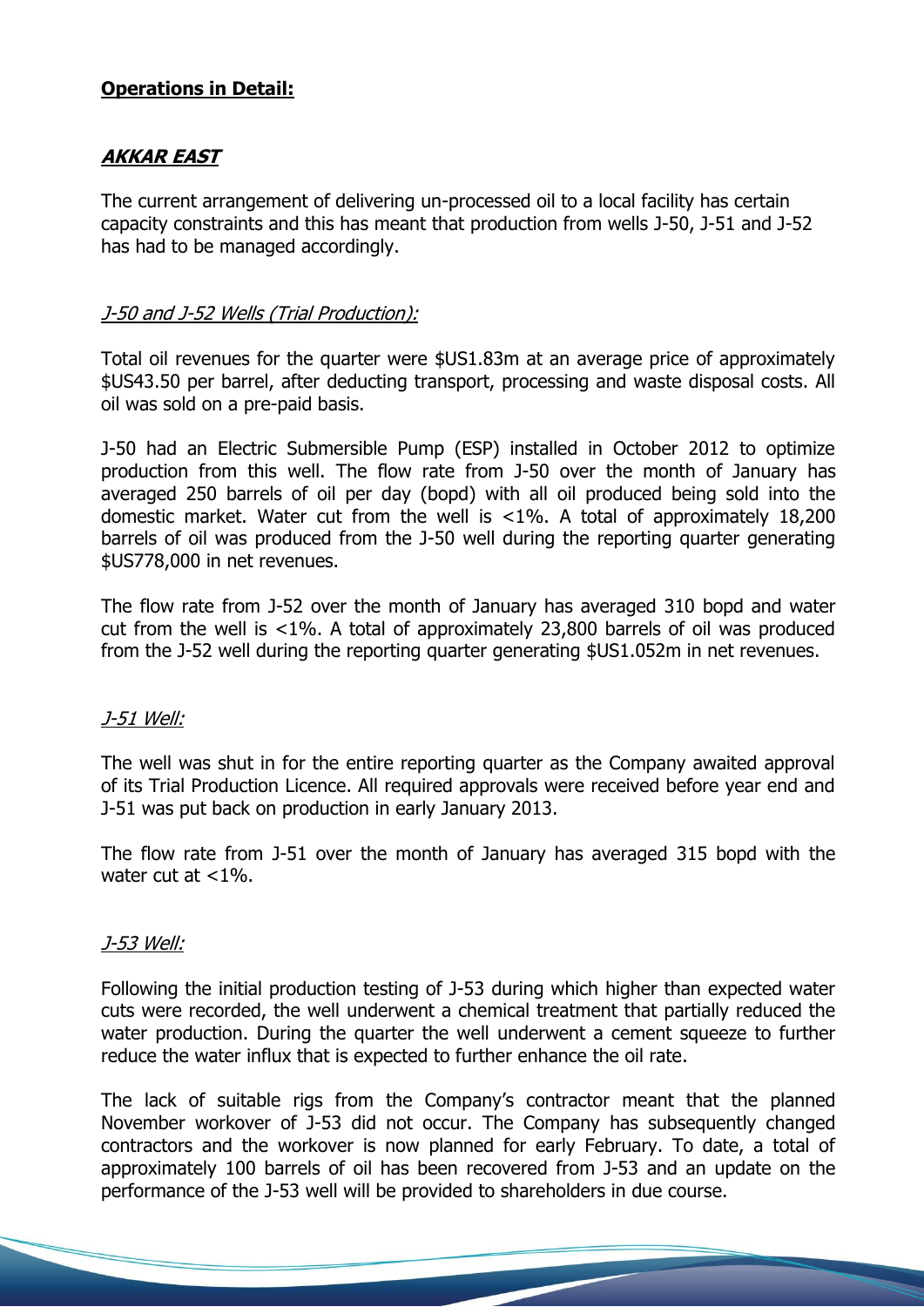During the quarter, the Company received approval for J-53 to produce under Trial Production.

# **SOUTHERN EXTENSION AREA**

### J-55 Well:

On 29 September 2012, the J-55 well reached a total depth of 3,400m. Hydrocarbon shows while drilling, including a core in the reservoir zone, and subsequent open hole wireline logs all indicated hydrocarbons in the Triassic reservoir. The open hole logs indicated good levels of oil saturation and porosity, similar to the proved producing zones in the J-50, J-51, J-52 and J-53 wells on the Akkar East field.

Analysis by independent consulting firm Reservoir Evaluation Services LLC ("RES") confirmed some 112m of gross reservoir and approximately 60m of net pay at the Middle Triassic carbonate reservoir unit, the primary reservoir objective in the well. Cut offs of 3.8% porosity and 50% oil saturation were used in the analysis, with a correction for mud filtrate displacement.

The geological indications were consistent with the Company's pre-drill expectations that the prospect being targeted by the J-55 well may contain up to 10 million barrels (mmbls) of potential resources.

Production casing was run and cemented in place. Following the initial acid-wash stimulation of J-55 in December 2012 approximately 50 $m<sup>3</sup>$  of oil (350 barrels) was recovered to surface, however stabilized natural flow was not established. Analysis of the transient bottom hole pressures recorded during the initial testing indicated that the flow characteristics of the T2B horizon may improve following a re-perforation and a further, more aggressive, acid stimulation.

This work was carried out during January and swabbing of the well has indicated that the T2B horizon should sustain a production rate of approximately 200 bopd with an ESP similar to the pump installed at J-50. The installation will be carried out in early February.

The forward plan is to put J-55 onto production testing during which time flow rates and reservoir pressures will be measured for various choke sizes and fluid samples collected for analysis. It is then planned for the T2A horizon to be completed and comingled with the T2B production after the ninety day T2B production testing period is completed.

Once production testing has been completed an application will be submitted to the relevant regulatory authorities for the well to be put onto a Trial Production Licence.

### J-58 Well:

On 22 October 2012, the Company announced the spudding of the J-58 well. This is the Company's sixth well and the second to be drilled on the southern extension area. The well is 3.8km to the southeast of the J-55 well location.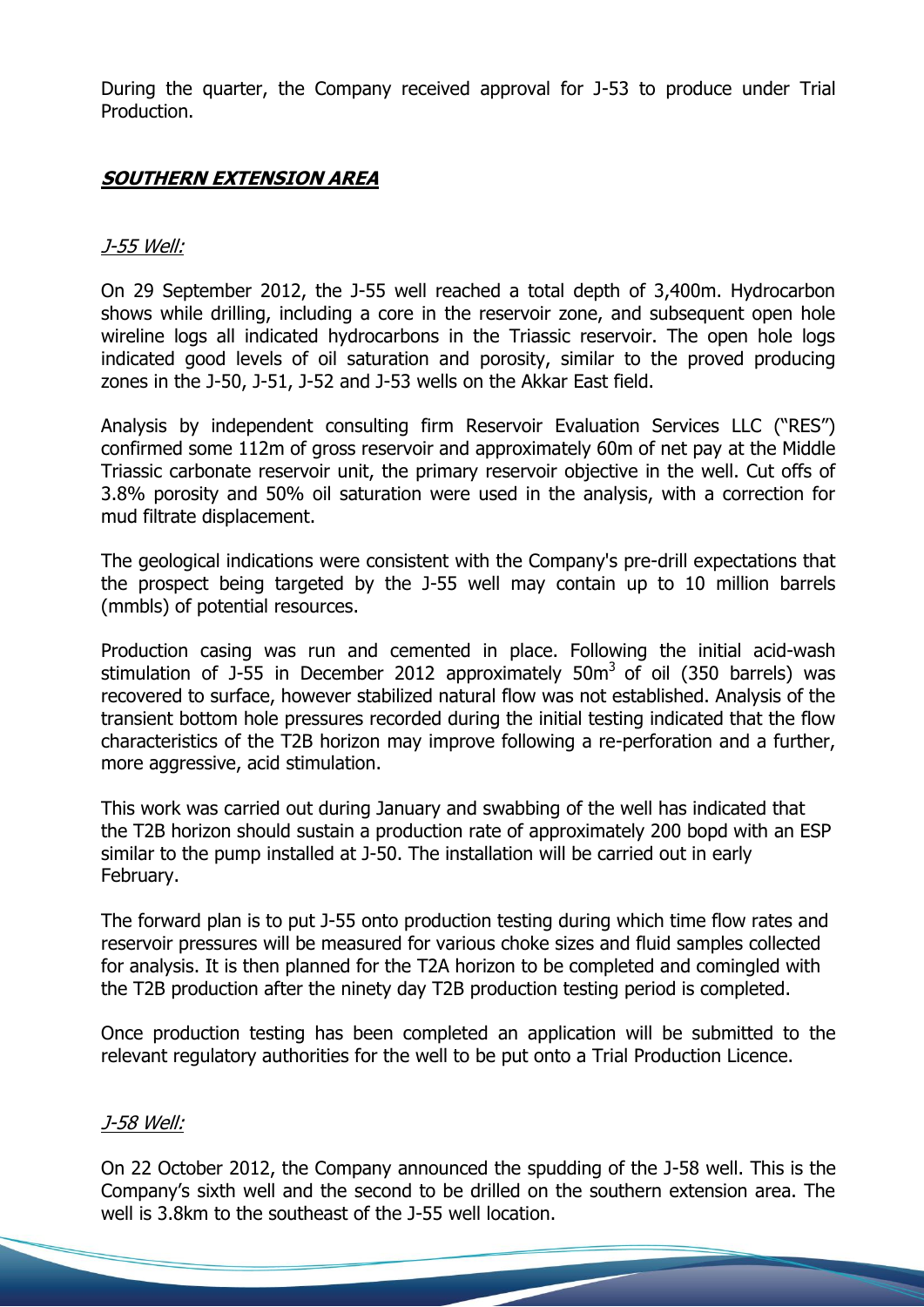On 28 November 2012 the Company announced that the J-58 well had reached TVD of 3,320m and took a total of 37 days to drill. The performance of the drilling operation was better than anticipated with the well reaching final depth ahead of schedule. Open hole logs were acquired and production casing was run in preparation for the ninety day production testing period.

Hydrocarbon shows while drilling, including a core in the reservoir zone, and subsequent open hole wireline logs all indicated hydrocarbons in the Triassic reservoir. The open hole logs indicated good levels of oil saturation and porosity, similar to that of the J-55 well which was also drilled on the same structure.

Analysis by independent consulting firm RES confirmed some 152.8m of gross reservoir and approximately 75.6m of net pay at the Middle Triassic T2B carbonate reservoir unit, the primary reservoir objective in the well.

In addition RES analysis also confirmed an additional 120.1m of gross reservoir and approximately 52m of net pay at the Middle Triassic T2A carbonate reservoir unit. Cut offs of 3.8% porosity and 50% oil saturation were used in the analysis, with a correction for mud filtrate displacement. The geological indications were consistent with the Company's pre-drill expectations that the prospect being targeted by the J-58 well may contain up to 10 mmbls of potential resources.

The stimulation and flow testing of the T2B reservoir unit is expected to be carried out in February 2013 and the forward plan will be to put J-58 onto production testing during which time flow rates and reservoir pressures will be measured for various choke sizes and fluid samples collected for analysis.

The well will then be shut in and the Company will then test the T2A reservoir unit for a further ninety days. Testing of the T3 reservoir unit has also been approved by the Kazakh authorities, meaning that the well could be on production testing until September 2013.

Once all production testing has been completed an application will be submitted to the relevant regulatory authorities for the well to be put onto a Trial Production Licence.

#### Current Drilling Program (J-59):

On 3 January 2013, the Company announced the spudding of the Company's seventh exploration well, J-59.

The J-59 well is, like the J-55 and J-58 wells, located on the southern extension area. It is positioned approximately 3.8km to the southeast of the J-58 well location.

The well is planned to be vertical and has the potential to intersect a secondary Jurassic clastic reservoir target and then the primary Mid-Triassic carbonate reservoir target before drilling to a planned total depth of approximately 3,400m true vertical depth.

The J-59 well is again being drilled by Kazakh drilling contractor Akpan LLP who are using the same ZJ-40 rig as was used previously for the J-55 and J-58 wells. The well is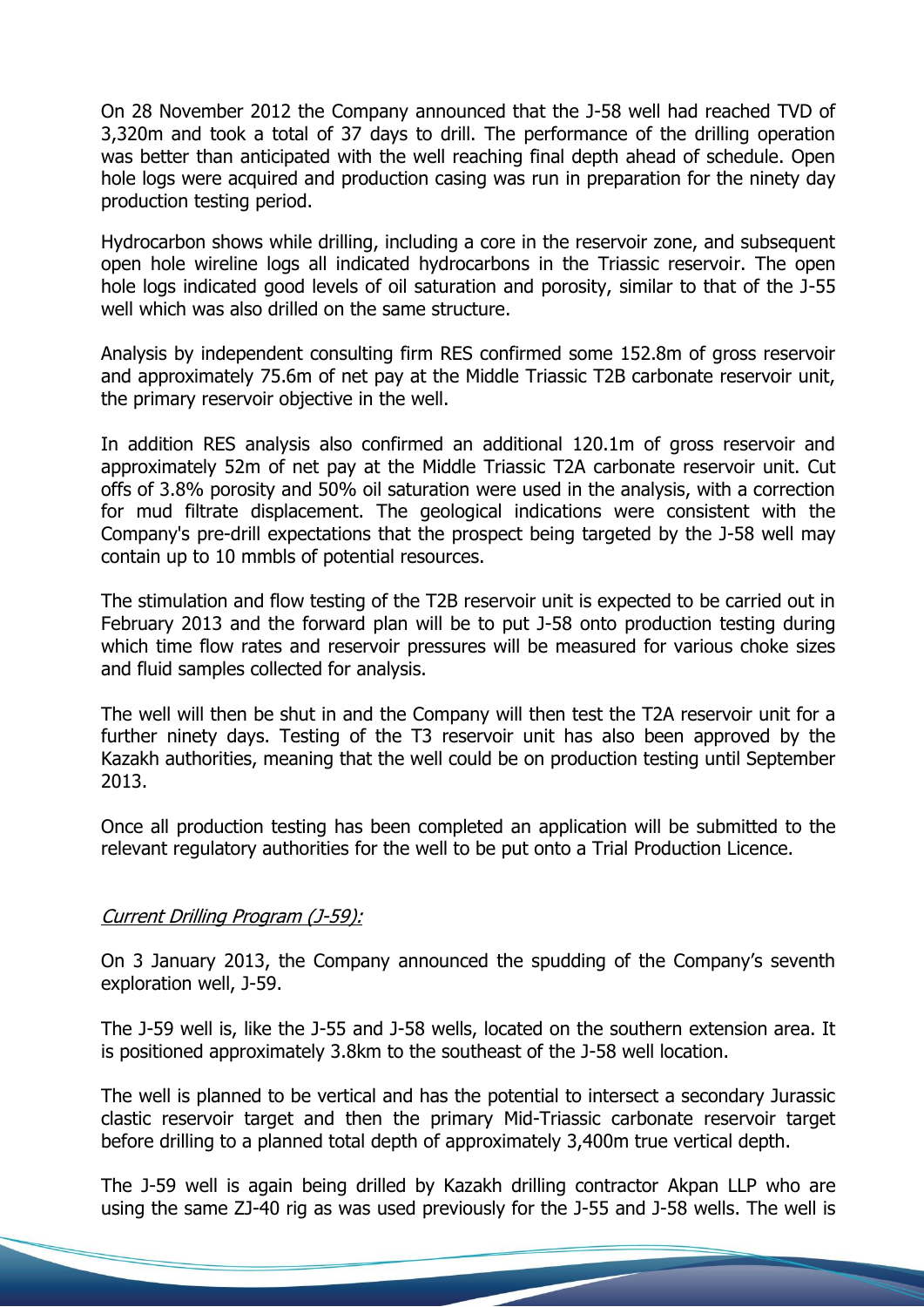anticipated to take approximately 60 days from spud through to running production casing and temporarily suspending the well. The Company will then demobilise the drilling rig and, on a success case basis, mobilise a smaller and more cost-effective service rig to complete and test the well.

The planning and mobilisation of the workover rig and testing equipment may take two to three weeks before commencing the initial testing programme. The Company will complete this well in a similar fashion to the J-51, J-52, J-53, J-55 and J-58 wells.

The Company believes that the area being targeted by this well may contain up to 10 mmbls of potential resources.

The Company will provide appropriate updates during the drilling and testing of the J-59 well.

### **Oil Sales:**

The Company continues to investigate new markets for the sale of its oil from the Block 31 fields. The Company anticipates increased oil production from its wells and also wishes to have the flexibility to deliver oil into the state owned oil pipelines after full field development has been completed and the Company moves from domestic to export sales.

The current arrangement of delivering un-processed oil to a local facility has certain capacity constraints and this has meant that production from wells J-50, J-51 and J-52 has had to be managed accordingly. Going forward this arrangement will be unviable for the Company's future needs and discussions about new arrangements are ongoing. The Company is currently using rail transport to the Atyrau refinery but it is hoped that with larger volumes in the future following full field development, rail transport can be replaced with sales directly into the pipeline, thereby reducing transportation costs and improving the net price/barrel achieved in the domestic market.

### **Annual General Meeting:**

The Annual General Meeting (AGM) was held in Perth on 9 November 2012 and all resolutions were passed on a show of hands.

### **Competent Persons' Report (CPR):**

The Company has engaged an international consulting firm to produce a new CPR over the Company's assets with a view to further defining and updating its resource estimates. Work began on the new CPR during December 2012 and is expected to be published by the end of 1Q 2013.

### **Capital Management:**

The encouraging drilling shows, cores and wireline logs from the J-55 and J-58 wells led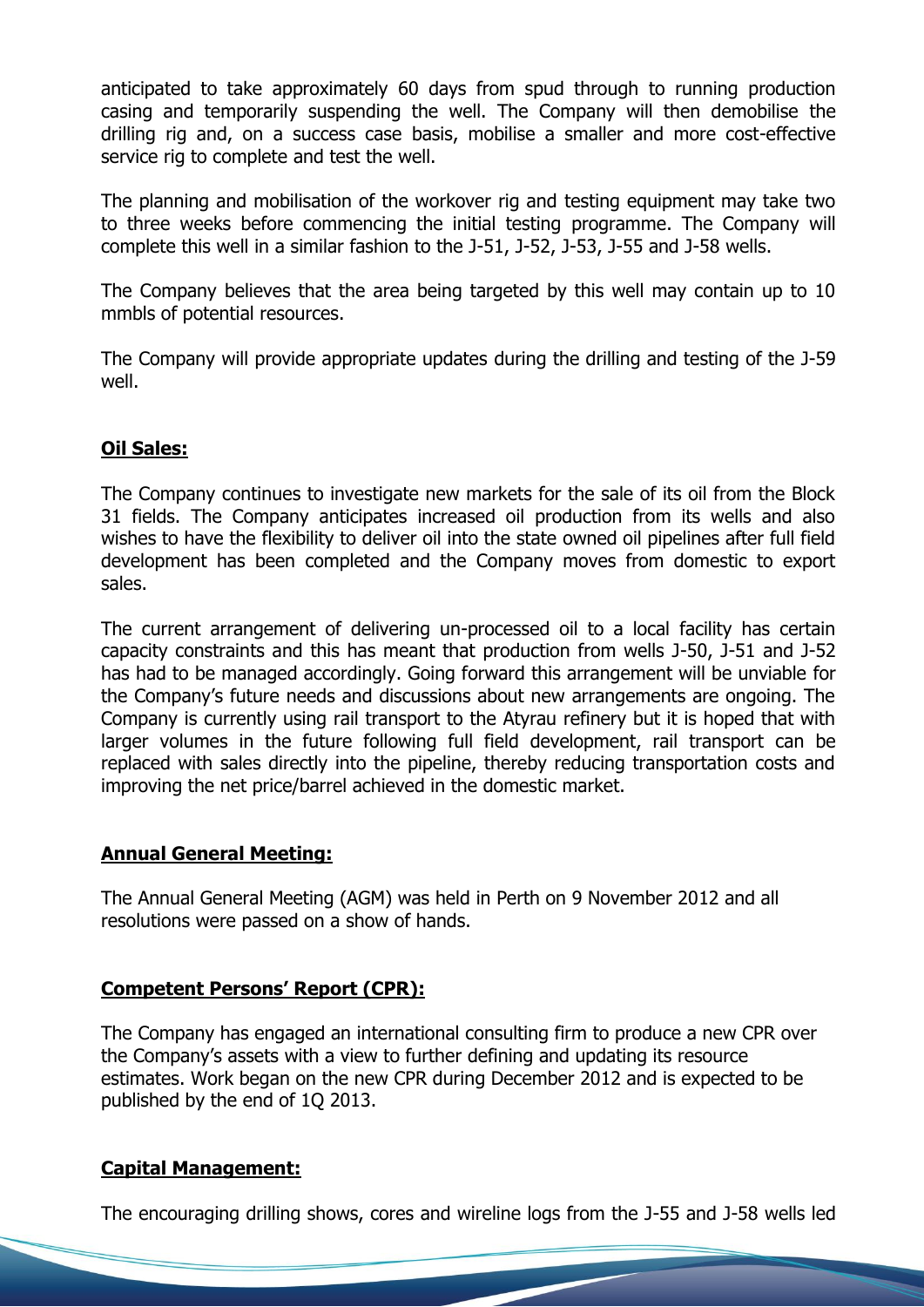the Board to decide to drill the J-59 well as soon as was practical. This well is the third to be drilled on the southern extension and the results collected from the drilling of the J-55, J-58 and J-59 wells, covering the main structure in the southern area, will provide greater clarity of sizing of facilities and pipelines for the anticipated Block 31 development.

Proceeds from the August 2012 Rights Issue, complemented by revenues from the sale of oil from the producing wells, meant that the Company was funded to complete the drilling of J-58 during the second half of 2012 and to implement the necessary topside infrastructure to bring the J-51 and J-53 wells onto Trial Production during the quarter.

Funds for the drilling of the J-59 well were sourced via a \$US3m unsecured loan, details of which were released to shareholders on 7 January 2013.

In summary the loan is for \$US3 million via three Promissory notes, each with exactly the same terms and each with a face value of \$US1m. The loan is repayable on 31 December 2013 or at such time that the Company raises additional funding of a minimum of \$20 million via debt, equity or other funding. The loan has a coupon rate of 15% per annum, payable quarterly in arrears, with the first interest payment due on 31 March 2013. The loan was provided by Mobile Energy Limited.

The directors are currently reviewing a range of options for financing the further development of the East Akkar field during 2013 and beyond to the stage where export oil sales are being achieved and further development of the field is self-funding; these options may include the further issue of new equity, reserve based debt, convertible debt or a combination of these and other funding instruments.

#### **Capital Structure and Finances:**

As at 31 December 2012, the Company had 153,377,693 listed shares trading under the ASX ticker "JPR" and AIM ticker "JPRL".

All 866,669 unlisted options expired on 31 December 2012, with none having being exercised. Post approval at the 2012 AGM for the issue of an additional 5,066,666 Performance Rights, the Company now has on issue a total of 7,200,001 unvested Performance Rights. These Performance Rights all expire on 31 December 2013 and the vesting terms for all the Performance Rights on issue are the same.

Unaudited net cash reserves as at 31 December 2012, including the proceeds from the unsecured loan, totalled approximately \$A4m.

#### **Summary:**

The quarter saw continued progress towards the goal of developing Jupiter into a full cycle E&P company with a growing production profile and material reserves.

If shareholders have any questions regarding this quarterly report they are welcome to contact the Company on +61 89322 8222.